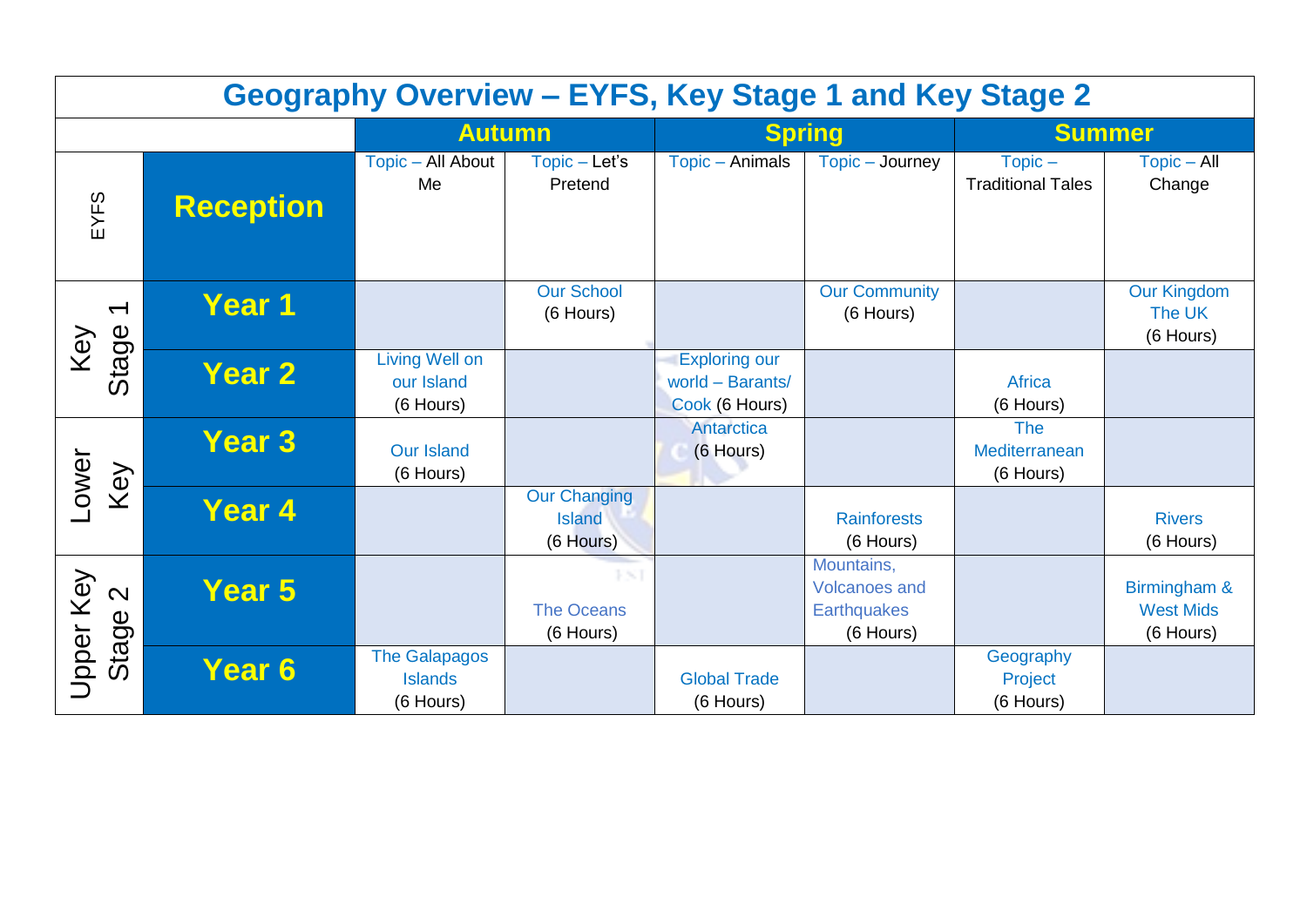| <b>Communication and Language</b><br><b>Understanding the World</b><br><b>ELG: People, Culture and Communities</b><br><b>ELG Speaking</b><br>Describe their immediate environment using knowledge from observations, discussions,<br>stories, non-fiction texts and maps.<br>Participate in small group, class and one-to-one discussions, offering their own ideas, using<br>recently introduced vocabulary.<br>Explain some similarities and differences between life in this country and life in other<br>countries, drawing on knowledge from stories, non-fiction texts and - when appropriate<br>Offer explanations for why things might happen, making use of recently introduced vocabulary<br>$-$ maps.<br>from stories, non-fiction, rhymes and poems when appropriate.<br><b>ELG: The Natural World</b><br>Express their ideas and feelings about their experiences using full sentences, including use of past,<br>present and future tenses and making use of conjunctions, with modelling and support from their<br>Explore the natural world around them, making observations and drawing pictures of<br>teacher.<br>animals and plants.<br>Know some similarities and differences between the natural world around them and<br>contrasting environments, drawing on their experiences and what has been read in<br>class.<br>Understand some important processes and changes in the natural world around them,<br>including the seasons and changing states of matter. | <b>Early Years Foundation Stage - Related to Geography</b> |  |  |  |  |  |
|----------------------------------------------------------------------------------------------------------------------------------------------------------------------------------------------------------------------------------------------------------------------------------------------------------------------------------------------------------------------------------------------------------------------------------------------------------------------------------------------------------------------------------------------------------------------------------------------------------------------------------------------------------------------------------------------------------------------------------------------------------------------------------------------------------------------------------------------------------------------------------------------------------------------------------------------------------------------------------------------------------------------------------------------------------------------------------------------------------------------------------------------------------------------------------------------------------------------------------------------------------------------------------------------------------------------------------------------------------------------------------------------------------------------------------------------------------------------------------------|------------------------------------------------------------|--|--|--|--|--|
|                                                                                                                                                                                                                                                                                                                                                                                                                                                                                                                                                                                                                                                                                                                                                                                                                                                                                                                                                                                                                                                                                                                                                                                                                                                                                                                                                                                                                                                                                        |                                                            |  |  |  |  |  |
|                                                                                                                                                                                                                                                                                                                                                                                                                                                                                                                                                                                                                                                                                                                                                                                                                                                                                                                                                                                                                                                                                                                                                                                                                                                                                                                                                                                                                                                                                        |                                                            |  |  |  |  |  |

|                         | Topic - All About | Topic – Let's | Topic – Animals | Topic - Journey          | Topic - Traditional | Topic - All Change |
|-------------------------|-------------------|---------------|-----------------|--------------------------|---------------------|--------------------|
|                         | Me                | Pretend       |                 |                          | <b>Tales</b>        |                    |
|                         |                   |               |                 |                          |                     |                    |
| Draw information from a |                   |               |                 | Make maps of our local   |                     |                    |
| simple map.             |                   |               |                 | area and view aerial     |                     |                    |
|                         |                   |               |                 | images of the local      |                     |                    |
|                         |                   |               |                 | area                     |                     |                    |
|                         |                   |               |                 | Walk around the local    |                     |                    |
|                         |                   |               |                 | area, noticing features, |                     |                    |
|                         |                   |               |                 | e.g. shops, bus stop,    |                     |                    |
|                         |                   |               |                 | post office, church,     |                     |                    |
|                         |                   |               |                 | roads, park              |                     |                    |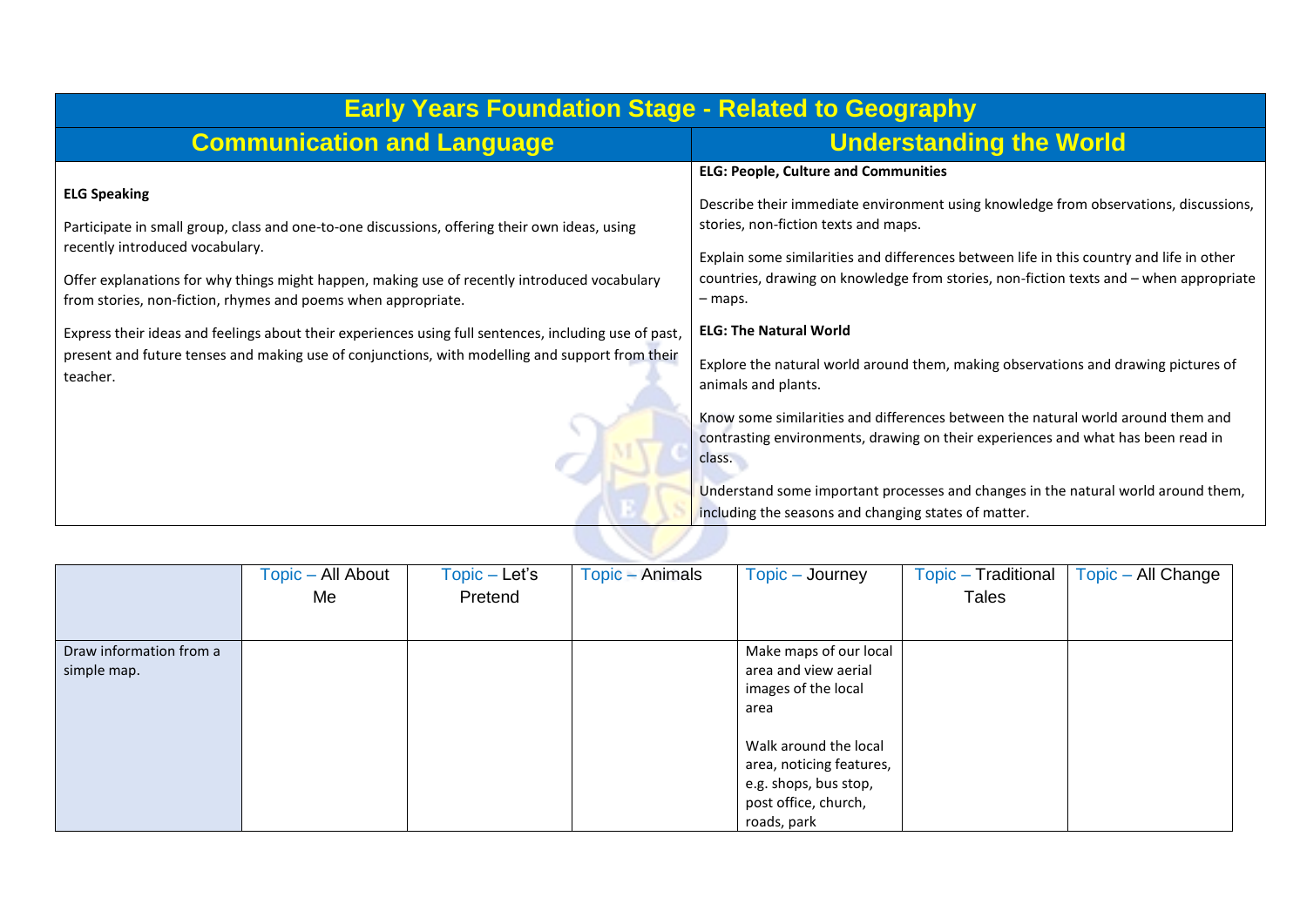| Recognise some<br>similarities and differences<br>between life in this<br>country and life in other<br>countries. | Comparing our own<br>houses and<br>environment to that in<br>Africa, link to 'Anna<br>Hibiscus' Song' |                               | Learn about the<br>different habitats -<br>desert, arctic,<br>mountain, ocean - link<br>animals to habitats and<br>learn some vocabulary                                                | Describe journeys from<br>one place to another<br>place using maps to<br>support |                               |                                                                                                           |
|-------------------------------------------------------------------------------------------------------------------|-------------------------------------------------------------------------------------------------------|-------------------------------|-----------------------------------------------------------------------------------------------------------------------------------------------------------------------------------------|----------------------------------------------------------------------------------|-------------------------------|-----------------------------------------------------------------------------------------------------------|
|                                                                                                                   |                                                                                                       |                               | to describe features of<br>these habitats                                                                                                                                               |                                                                                  |                               |                                                                                                           |
| Explore the natural world<br>around them.                                                                         |                                                                                                       |                               | Learn about different<br>animals in various<br>habitats, create<br>observational<br>drawings, link animals<br>to habitats and learn<br>about camouflage<br><b>Visit from Animal Man</b> |                                                                                  |                               | Read 'Everywhere<br>Bear' and learn about<br>recycling and plastic<br>pollution<br>Lifecycle of butterfly |
| Describe what they see,<br>hear and feel whilst<br>outside.                                                       | <b>Forest School sessions</b>                                                                         | <b>Forest School sessions</b> | <b>Forest School sessions</b>                                                                                                                                                           | <b>Forest School sessions</b>                                                    | <b>Forest School sessions</b> | <b>Forest School sessions</b>                                                                             |
| Recognise some<br>environments that are<br>different to the one in<br>which they live.                            |                                                                                                       |                               | Learn about the<br>different habitats -<br>desert, arctic,<br>mountain, ocean - link<br>animals to habitats and<br>learn some vocabulary<br>to describe features of<br>these habitats   |                                                                                  |                               |                                                                                                           |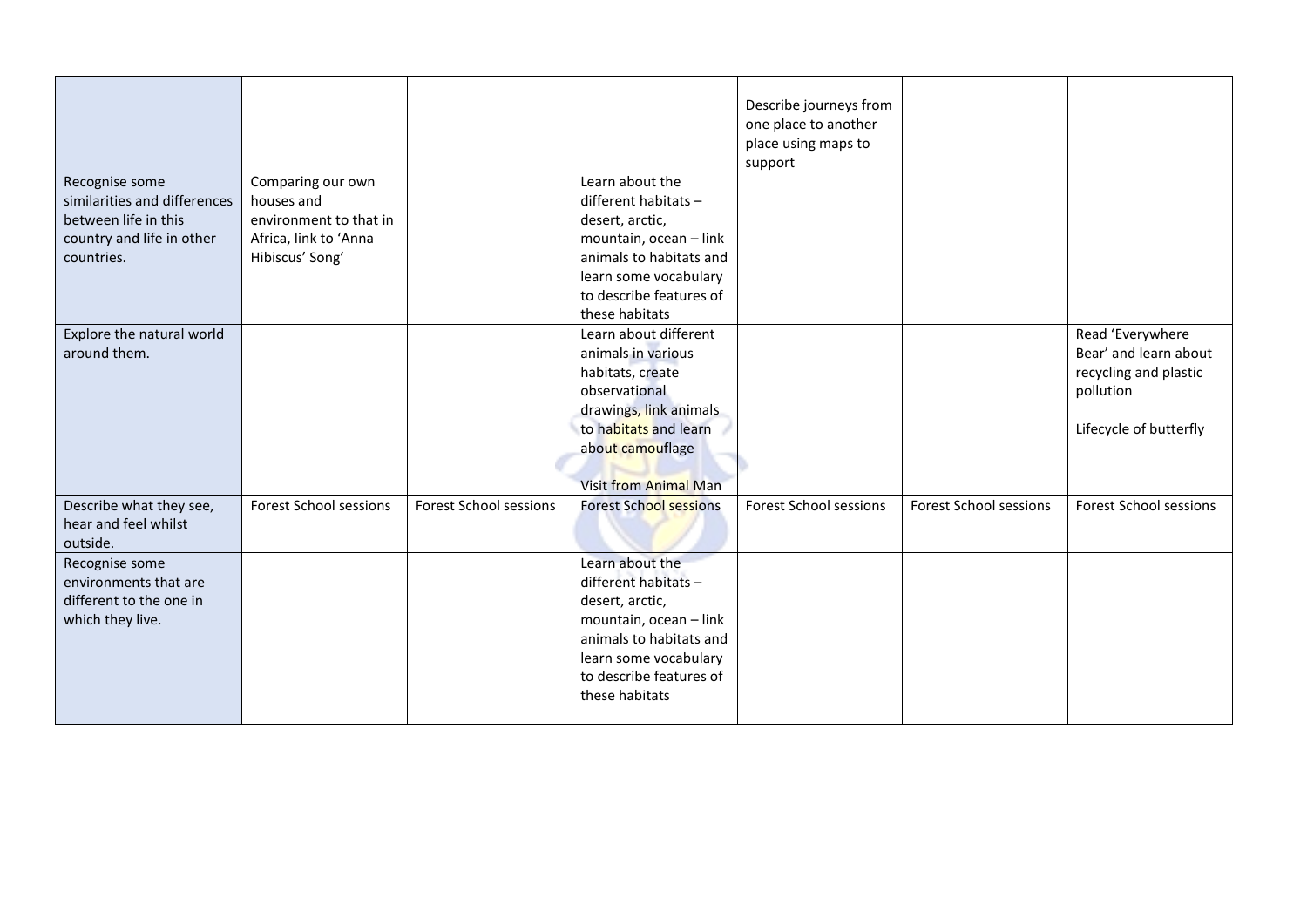# **National Curriculum - Geography**

## **Purpose of study**

A high-quality geography education should inspire in pupils a curiosity and fascination about the world and its people that will remain with them for the rest of their lives. Teaching should equip pupils with knowledge about diverse places, people, resources and natural and human environments, together with a deep understanding of the Earth's key physical and human processes. As pupils progress, their growing knowledge about the world should help them to deepen their understanding of the interaction between physical and human processes, and of the formation and use of landscapes and environments. Geographical knowledge, understanding and skills provide the frameworks and approaches that explain how the Earth's features at different scales are shaped, interconnected and change over time.

#### **Aims**

The national curriculum for geography aims to ensure that all pupils:

develop contextual knowledge of the location of globally significant places – both terrestrial and marine – including their defining physical and human characteristics and how these provide a geographical context for understanding the actions of processes

understand the processes that give rise to key physical and human geographical features of the world, how these are interdependent and how they bring about spatial variation and change over time

are competent in the geographical skills needed to:

- collect, analyse and communicate with a range of data gathered through experiences of fieldwork that deepen their understanding of geographical processes

- interpret a range of sources of geographical information, including maps, diagrams, globes, aerial photographs and Geographical Information Systems (GIS)

- communicate geographical information in a variety of ways, including through maps, numerical and quantitative skills and writing at length.

# **National Curriculum - Key stage 1**

Pupils should develop knowledge about the world, the United Kingdom and their locality. They should understand basic subject-specific vocabulary relating to human and physical geography and begin to use geographical skills, including first-hand observation, to enhance their locational awareness. Pupils should be taught to:

**FNT IN24** 

# **Locational knowledge**

- name and locate the world's seven continents and five oceans

- name, locate and identify characteristics of the four countries and capital cities of the United Kingdom and its surrounding seas

# **Place knowledge**

understand geographical similarities and differences through studying the human and physical geography of a small area of the United Kingdom, and of a small area in a contrasting non-European country

# **Human and physical geography**

identify seasonal and daily weather patterns in the United Kingdom and the location of hot and cold areas of the world in relation to the Equator and the North and South Poles

use basic geographical vocabulary to refer to:

- key physical features, including: beach, cliff, coast, forest, hill, mountain, sea, ocean, river, soil, valley, vegetation, season and weather

- key human features, including: city, town, village, factory, farm, house, office, port, harbour and shop

#### **Geographical skills and fieldwork**

- use world maps, atlases and globes to identify the United Kingdom and its countries, as well as the countries, continents and oceans studied at this key stage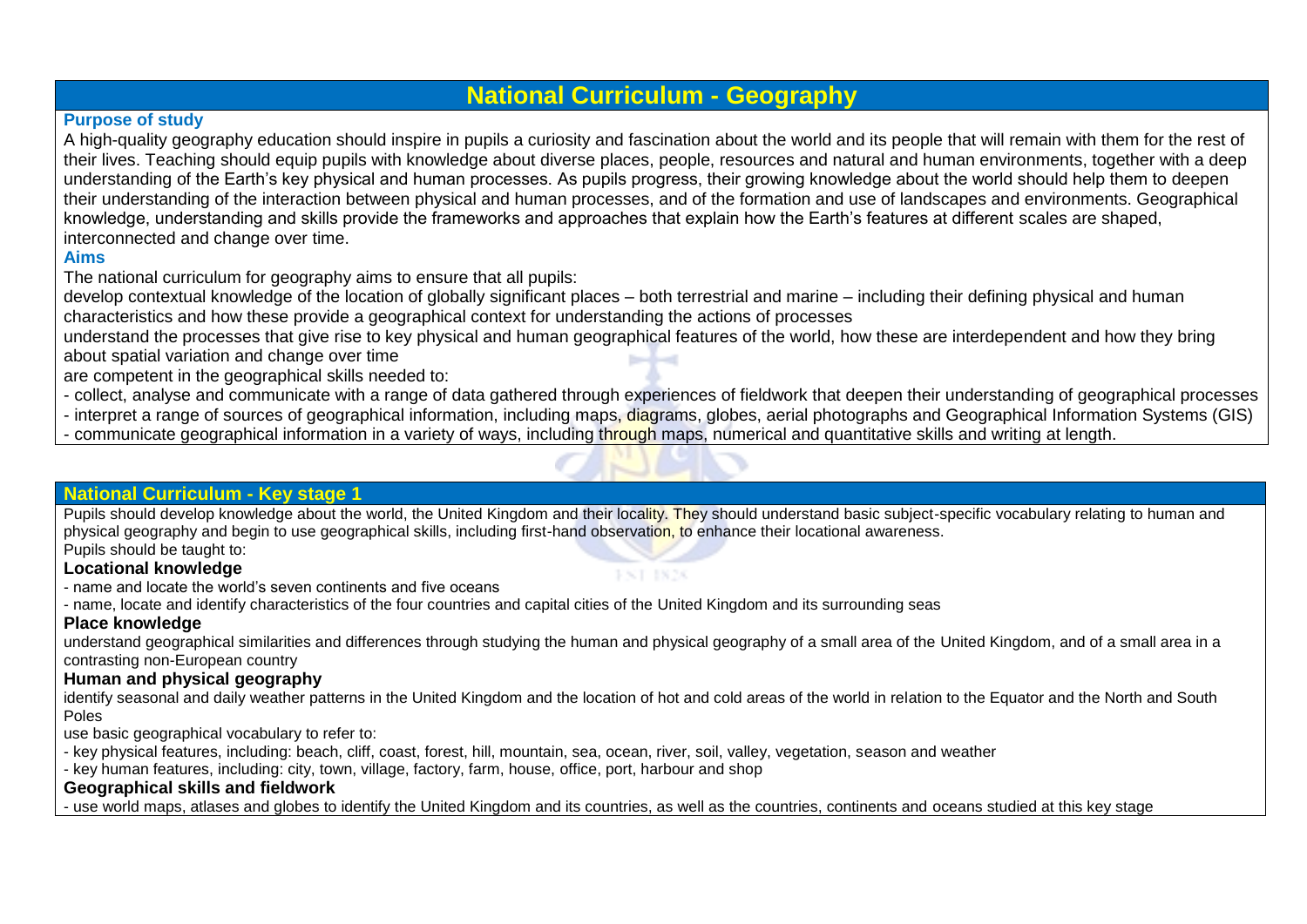- use simple compass directions (North, South, East and West) and locational and directional language [for example, near and far; left and right], to describe the location of features and routes on a map

- use aerial photographs and plan perspectives to recognise landmarks and basic human and physical features; devise a simple map; and use and construct basic symbols in a key

- use simple fieldwork and observational skills to study the geography of their school and its grounds and the key human and physical features of its surrounding environment.

|                        | <b>Autumn</b>                                                                                                                                                                                                                                                                                                                                                                                                                                                                                                                                                                                                                                                                                                                                                                                           | <b>Spring</b>                                                                                                                                                                                                                                                                                                                                                                                                                                                 | <b>Summer</b>                                                                                                                                                                                                                                                                                                                                                                                                                                                                                                                                     |
|------------------------|---------------------------------------------------------------------------------------------------------------------------------------------------------------------------------------------------------------------------------------------------------------------------------------------------------------------------------------------------------------------------------------------------------------------------------------------------------------------------------------------------------------------------------------------------------------------------------------------------------------------------------------------------------------------------------------------------------------------------------------------------------------------------------------------------------|---------------------------------------------------------------------------------------------------------------------------------------------------------------------------------------------------------------------------------------------------------------------------------------------------------------------------------------------------------------------------------------------------------------------------------------------------------------|---------------------------------------------------------------------------------------------------------------------------------------------------------------------------------------------------------------------------------------------------------------------------------------------------------------------------------------------------------------------------------------------------------------------------------------------------------------------------------------------------------------------------------------------------|
| Year                   | <b>Our Place</b><br>Where are we?<br>$\bullet$<br>What do we need?<br>$\bullet$<br>Start with classroom, moving out to school<br>grounds<br>Simple maps (classroom- make 2d maps from<br>photos, school grounds) take photos of small<br>area to add to class map<br>Collecting natural materials to make a collage<br>$\bullet$<br>Human and physical characteristics<br>$\bullet$<br>Why is school here? Route to school<br>$\bullet$<br>Weather and seasonal changes<br>$\bullet$                                                                                                                                                                                                                                                                                                                    | <b>Our Community</b><br>Locate Moseley and Birmingham on a map<br>What other places are near to it? What kind of<br>place is it (village, town, suburb)<br>What kinds of buildings/green spaces are there?<br>Who uses them?<br>What about transport/links to other places?<br>$\bullet$<br>Comparing old photos with what it looks like<br>today. Has it changed?<br>Weather and seasonal changes                                                            | The UK<br>Where are we in the UK?<br>What unites (and divides) the 4 countries of our<br>$\bullet$<br>kingdom?<br>Name and locate the four countries of the United<br>Kingdom and their capital cities. Characteristics<br>of the 4 countries of UK.<br>UK as an island nation - Living on our island -<br>what do we need? Do we have enough? Is<br>there enough of what we need for everyone?<br>(Natural and man-made resources, land use,<br>trade-links)<br>weather and seasonal changes.<br>$\bullet$                                       |
| Year<br>$\overline{2}$ | <b>Living Well on our Island</b><br>What do we need on our island?<br>$\bullet$<br>Look at resources, farming, industry, natural<br>$\bullet$<br>resources<br>Impact, pollution, jobs, loss of habitat<br>$\bullet$<br>Look at where these can be found on maps<br>$\bullet$<br>Moseley, what do we need here? How is it<br>$\bullet$<br>used?<br>Plan route on maps for walk around Moseley<br>Human impact, pollution take photos of pollution,<br>$\bullet$<br>can be added to route map later<br>Fieldwork - simple litter survey around Moseley,<br>$\bullet$<br>Need v want - does everyone have enough of<br>$\bullet$<br>what they need? (Natural and man-made<br>resources, land use, trade-links)<br>Sustainability - how can we sustain this? What<br>can be done? (reduce, re-use, recycle) | <b>Explorer - William Barents</b><br>Exploration - good or bad for our planet?<br>$\bullet$<br>Advantages/disadvantages - different<br>perspectives.<br>The journey of William Barents<br>globes and atlases, locate and name oceans,<br>continents, equator, hemispheres, compass<br>directions.<br>Compare location/climate with Africa<br>$\bullet$<br>What have we learnt from the first discoveries?<br>$\bullet$<br>Changes - what's it like there now? | Non-European region - Africa<br>Linked with a story<br>$\bullet$<br>Name and locate 7 continents and 5 oceans<br>$\bullet$<br>Look at equator, hemispheres, which countries<br>$\bullet$<br>in Africa are hot/cooler (compare with the Arctic)<br>Look at pictures in book, what geographical<br>$\bullet$<br>features are there?<br>What is life like there?<br>$\bullet$<br>Choose small area or country to look at more<br>$\bullet$<br>closely., human/physical resources<br>How is the land used? Where are the<br>$\bullet$<br>settlements? |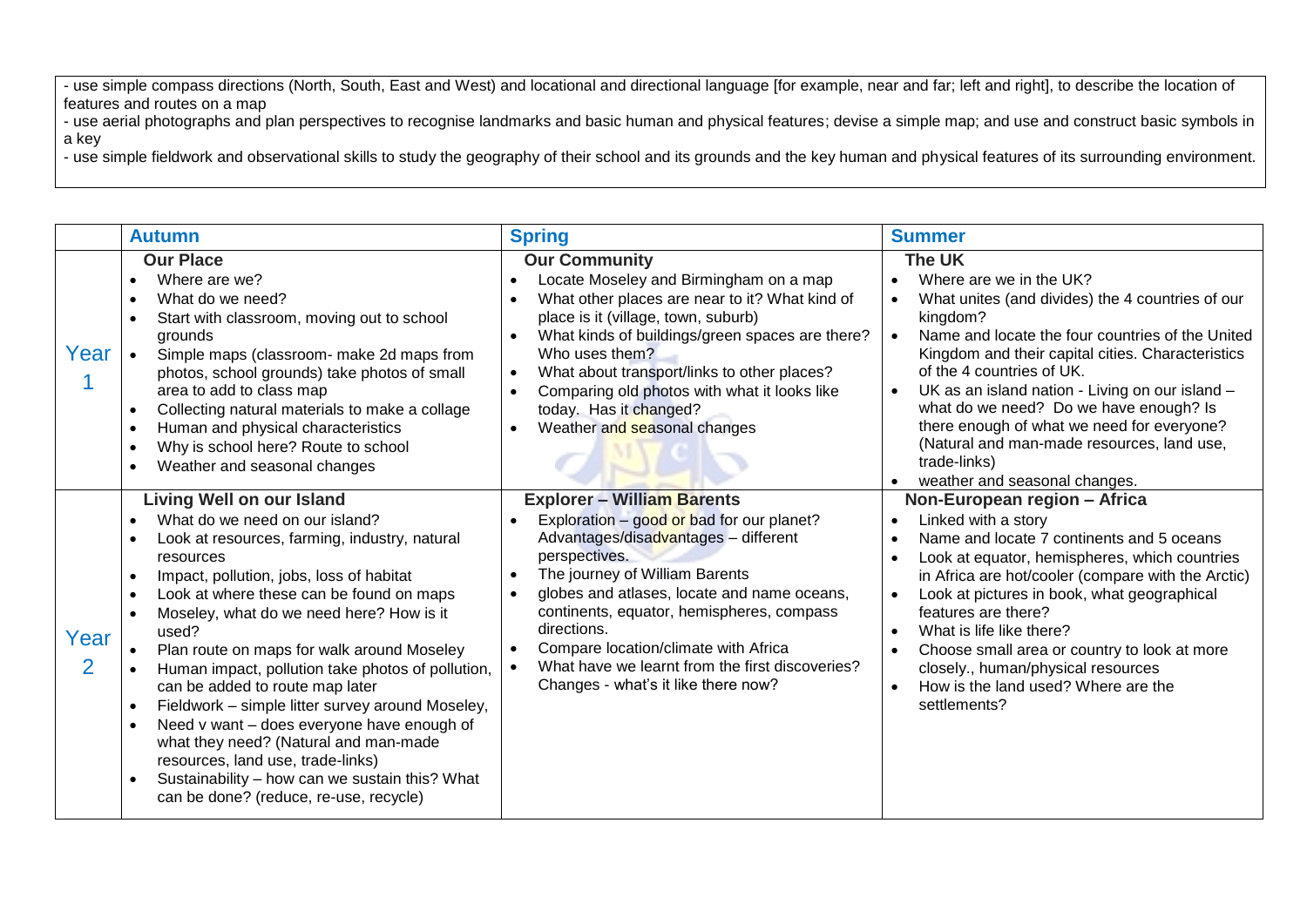# **National Curriculum - Key stage 2**

Pupils should extend their knowledge and understanding beyond the local area to include the United Kingdom and Europe, North and South America. This will include the location and characteristics of a range of the world's most significant human and physical features. They should develop their use of geographical knowledge, understanding and skills to enhance their locational and place knowledge. Pupils should be taught to:

#### **Locational knowledge**

- locate the world's countries, using maps to focus on Europe (including the location of Russia) and North and South America, concentrating on their environmental regions, key physical and human characteristics, countries, and major cities
- name and locate counties and cities of the United Kingdom, geographical regions and their identifying human and physical characteristics, key topographical features (including hills, mountains, coasts and rivers), and land-use patterns; and understand how some of these aspects have changed over time
- identify the position and significance of latitude, longitude, Equator, Northern Hemisphere, Southern Hemisphere, the Tropics of Cancer and Capricorn, Arctic and Antarctic Circle, the Prime/Greenwich Meridian and time zones (including day and night)

## **Place knowledge**

 $|\bullet|$  understand geographical similarities and differences through the study of human and physical geography of a region of the United Kingdom, a region in a European country, and a region within North or South America

# **Human and physical geography**

- **Describe and understand key aspects of:** 
	- physical geography, including: climate zones, biomes and vegetation belts, rivers, mountains, volcanoes and earthquakes, and the water cycle
	- human geography, including: types of settlement and land use, economic activity including trade links, and the distribution of natural resources including energy, food, minerals and water **FNT IN24**

# **Geographical skills and fieldwork**

- use maps, atlases, globes and digital/computer mapping to locate countries and describe features studied
- use the eight points of a compass, four and six-figure grid references, symbols and key (including the use of Ordnance Survey maps) to build their knowledge of the United Kingdom and the wider world
- $\vert\bullet\vert$  use fieldwork to observe, measure, record and present the human and physical features in the local area using a range of methods, including sketch maps, plans and graphs, and digital technologies.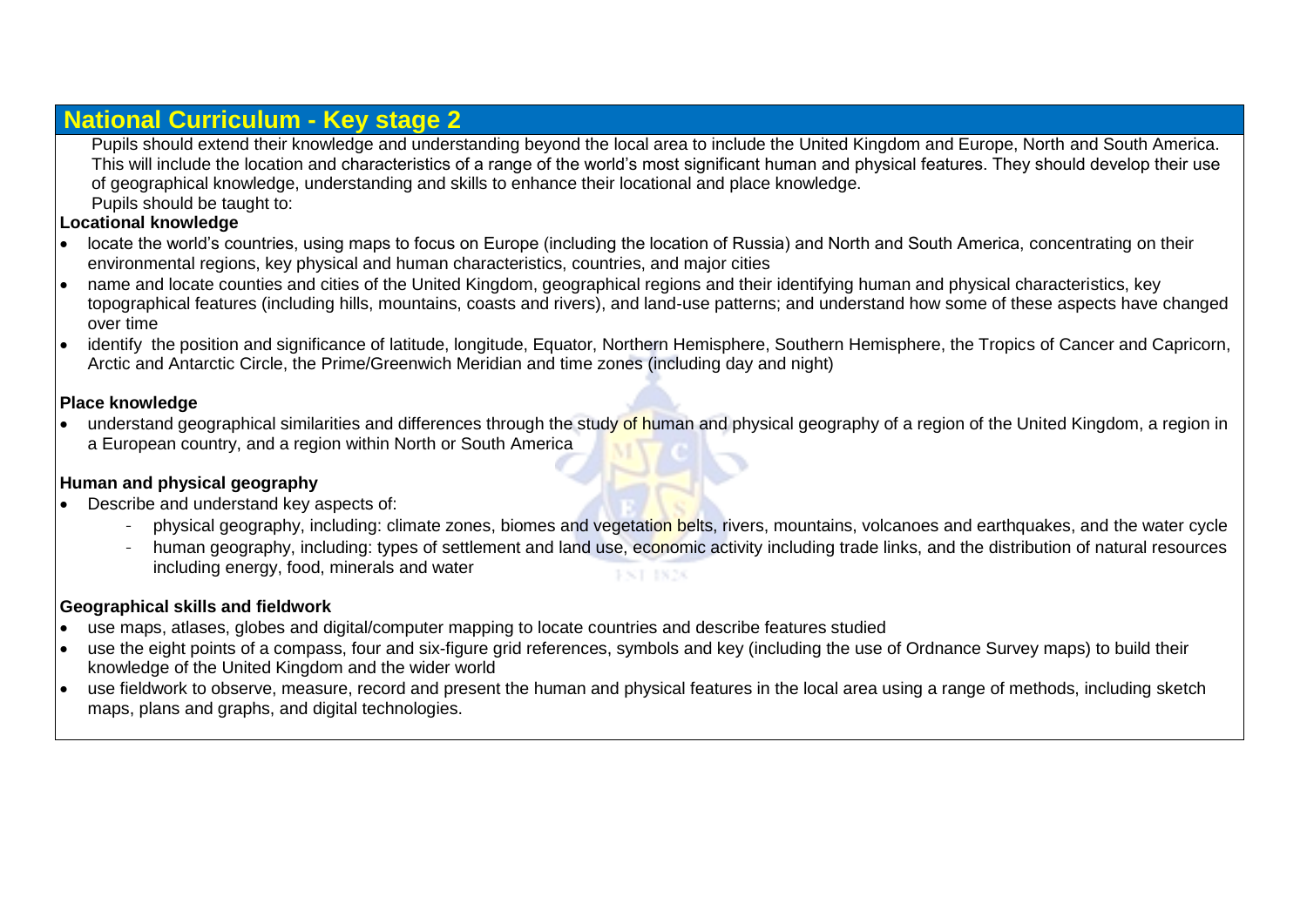|           | <b>Autumn</b>                                                                                                                                                                                                                                                                                                                                                                                                                                                                                                                                                                                                              | <b>Spring</b>                                                                                                                                                                                                                                                                                                                                                                                                                                                                                                                                                                                          | <b>Summer</b>                                                                                                                                                                                                                                                                                                                                                                                                                                                     |
|-----------|----------------------------------------------------------------------------------------------------------------------------------------------------------------------------------------------------------------------------------------------------------------------------------------------------------------------------------------------------------------------------------------------------------------------------------------------------------------------------------------------------------------------------------------------------------------------------------------------------------------------------|--------------------------------------------------------------------------------------------------------------------------------------------------------------------------------------------------------------------------------------------------------------------------------------------------------------------------------------------------------------------------------------------------------------------------------------------------------------------------------------------------------------------------------------------------------------------------------------------------------|-------------------------------------------------------------------------------------------------------------------------------------------------------------------------------------------------------------------------------------------------------------------------------------------------------------------------------------------------------------------------------------------------------------------------------------------------------------------|
| Year<br>3 | <b>Our Island</b><br>Stone age to Iron age - settlements and land<br>$\bullet$<br>use (starting to use land for farming)<br>How might humans have chosen sites to settle<br>$\bullet$<br>(physical geographical features - hills, forests,<br>rivers etc) Needs - natural resources including<br>energy, food, minerals and water. . Look at<br>satellite maps of hill fort sites.<br>Look at another satellite map - Where might<br>you build a settlement? Climate and seasonal<br>changes in UK - implications for hunting,<br>farming.<br>Name and locate 4 countries of UK and Europe<br>on maps, globes and atlases. | <b>Shackleton and Antarctica</b><br>Locate Antarctic - relate to northern/southern<br>$\bullet$<br>hemispheres, tropics of cancer / Capricorn – link<br>location to climate / resources.<br>Maps / globes / compass directions - expedition<br>$\bullet$<br>routes. Physical and human geography of<br>locations<br>Why don't people live in the Antarctic? Location<br>$\bullet$<br>of research stations.<br>Volcanoes in Antarctica? Icebergs, glaciers and<br>$\bullet$<br>climate change.<br>Biomes - tundra<br>$\bullet$<br>Human and physical impact of exploration. Time<br>$\bullet$<br>zones. | <b>The Mediterranean</b><br>Building a picture of Europe, looking at range<br>$\bullet$<br>of maps, focussing in on Mediterranean, is it a<br>real sea? Locate countries around the Med<br>How does sea life affect the countries that<br>$\bullet$<br>border it?<br>Human and physical features<br>$\bullet$<br>Focus on a country (Greece or Italy?), where<br>$\bullet$<br>are main cities? How is it divided?<br>Tourism<br>$\bullet$                         |
| Year<br>4 | <b>Our Changing Island</b><br>Anglo-Saxons, Vikings, Scots - routes of<br>invasion, reasons for invasion / migration /<br>exploration,<br>What are modern day reasons for migration? -<br>$\bullet$<br>economic, safety, natural resources,<br>exploration and new life, work, conflict.<br>Location and settlement of sites, human<br>$\bullet$<br>geography - conflict, natural resources, land<br>use.<br>Changing landscape of Britain - deforestation -<br>farming, growth and development of<br>settlements, land use and natural resources.<br>Map work, looking at satellite pictures, google<br>earth, OS maps    | The Rainforest<br>Rainforest Biome - location on maps and globes<br>in relation to poles, tropics, equator<br>natural resources / habitat - advantages /<br>$\bullet$<br>disadvantages,<br>deforestation and loss of habitat – economic,<br>resources – need / want, impact of human<br>geography on physical geography,<br>Trade / fair trade? Trade links - tourism -<br>$\bullet$<br>advantages and disadvantages - human and<br>physical                                                                                                                                                           | <b>Rivers</b><br>Water cycle,<br>$\bullet$<br>rivers of UK (look at 4 countries of UK)<br>$\bullet$<br>physical characteristics of river, their journey<br>$\bullet$<br>from source to mouth, how they shape the<br>land, waterfalls<br>flooding and impact<br>$\bullet$<br>location of towns / cities trade links / travel -<br>$\bullet$<br>advantages and disadvantages<br>canals - focus on Birmingham<br>$\bullet$<br>map work, grid references<br>$\bullet$ |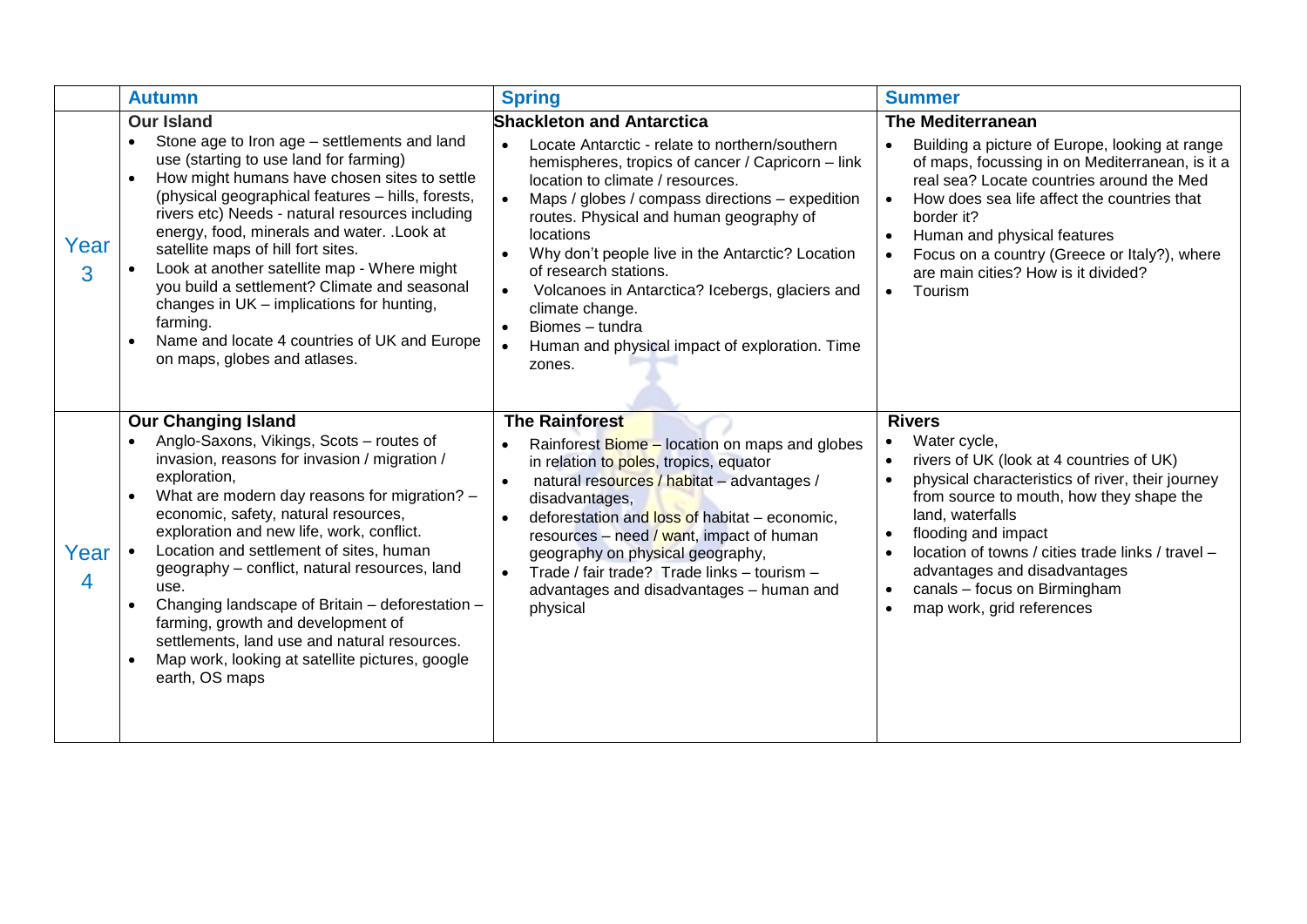|           | <b>Autumn</b>                                                                                                                                                                                                                                                                                                                                                                                                                                                                                     | <b>Spring</b>                                                                                                                                                                                                                                                                                                                                                                                                                                                                                                                                                                                                                                                                                                                                                                   | <b>Summer</b>                                                                                                                                                                                                                                                                                                                                                                                                                                                      |
|-----------|---------------------------------------------------------------------------------------------------------------------------------------------------------------------------------------------------------------------------------------------------------------------------------------------------------------------------------------------------------------------------------------------------------------------------------------------------------------------------------------------------|---------------------------------------------------------------------------------------------------------------------------------------------------------------------------------------------------------------------------------------------------------------------------------------------------------------------------------------------------------------------------------------------------------------------------------------------------------------------------------------------------------------------------------------------------------------------------------------------------------------------------------------------------------------------------------------------------------------------------------------------------------------------------------|--------------------------------------------------------------------------------------------------------------------------------------------------------------------------------------------------------------------------------------------------------------------------------------------------------------------------------------------------------------------------------------------------------------------------------------------------------------------|
| Year<br>5 | The Oceans biome and sustainability<br>Locating the oceans and seas of the world on<br>maps.<br>Cold/warm waters (latitude, climate)<br>Layers of the ocean biome and what lives there<br>Mariana Trench<br>Human use of oceans (fishing, trade, travel,<br>recreation)<br>Issues affecting the oceans (pollution,<br>overfishing etc.)<br>Sustainability - how can we move forwards<br>(recycling, keeping the oceans clean)                                                                     | <b>Mountains, Volcanoes and Earthquakes</b><br>location of mountain ranges, volcanic activity,<br>earthquakes around the world<br>Looking at mountain ranges on maps (link to<br>$\bullet$<br>contour lines and grid references)<br>how are mountains formed? How do<br>$\bullet$<br>earthquakes and volcanoes occur?<br>living with these physical features, location of<br>$\bullet$<br>settlements, farming (changes in land use<br>/habitats)<br>how people interact with volcanoes, the different<br>$\bullet$<br>types of land use and how it can be beneficial,<br>from geothermal energy to mineral<br>extraction/dangers from lava, ash, gas to lahars<br>the aftermath of an earthquake, look at San<br>Andreas Fault, western USA/Japanese<br>earthquake and tsunami | <b>Birmingham and West Midlands</b><br>Location of Birmingham and West Midlands<br>(look at location of other counties and cities of<br>the UK) - link to settlement and growth.<br>Transport links - development and growth of<br>railways, canals, road infrastructure - how this<br>supported economic growth and growth of city<br>HS2 development - advantages /<br>$\bullet$<br>disadvantages - economic, trade /<br>environmental, migration and diversity. |
| Year<br>6 | <b>Galapagos Islands</b><br>Where are they? Locate on maps, what<br>continent, ocean? Look at other South American<br>countries. Look at position what about climate?<br>They are in both hemispheres. What about their<br>geography helped Darwin make his<br>discoveries?<br>What is special? Look at physical features<br>(volcanoes, coral reefs, coastline)<br>Human features (settlements, tourism)<br>Conservation and sustainability - what is been<br>done there to protect the islands? | <b>Global Trade</b><br>How trade has changed over time (local to<br>$\bullet$<br>global)/what has allowed this?<br>Where does our food come<br>from/exports/imports<br>Look at the geography of countries that export<br>$\bullet$<br>particular things/need to import others<br>Mapping global supply chains of more complex<br>$\bullet$<br>goods/primary, secondary and tertiary stages of<br>supply chain<br>What does the UK import and export and why?<br>$\bullet$<br>Impact of global trade, environment/jobs<br>$\bullet$<br>Fairtrade<br>Highest value exports                                                                                                                                                                                                        | <b>Geography Project</b><br>Children use the geography skills and<br>knowledge they have gained in their own<br>project/investigation. This could be a study of a<br>particular country/region, an in depth study of a<br>biome, an investigation into a particular current<br>issue (e.g. plastic pollution, Covid 19) and its<br>effects.                                                                                                                        |

# **Geography**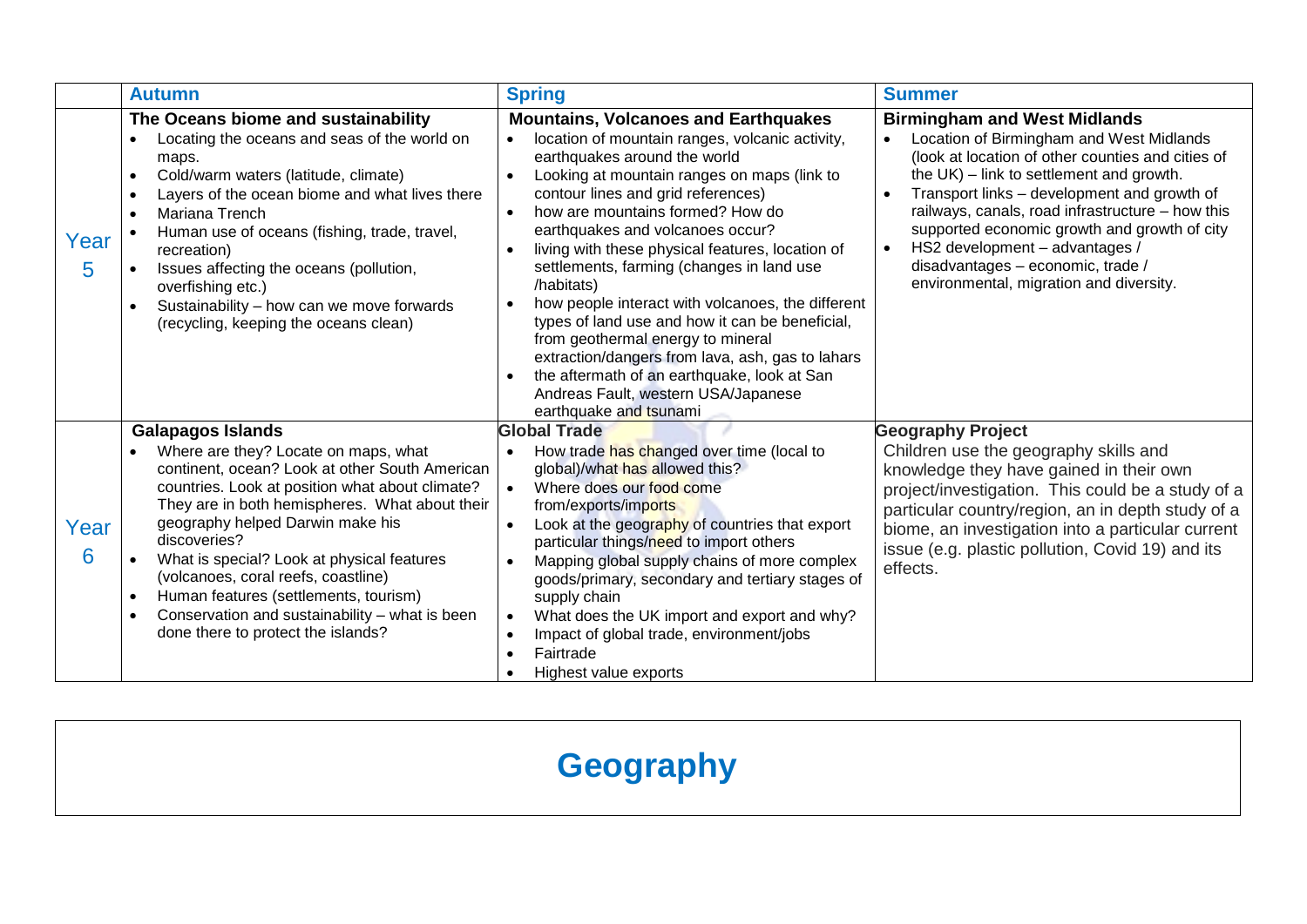|                                       | Subject Specific Vocabulary Children should be explicitly taught to<br>confidently understand and use |                                                                                                                                                                                |                  |                                                                                                                                                                                                                                                                                   |                                                                                                                                               |                                                                                                                                                                                                                                                                                                                                                                                                           |                                                                             |
|---------------------------------------|-------------------------------------------------------------------------------------------------------|--------------------------------------------------------------------------------------------------------------------------------------------------------------------------------|------------------|-----------------------------------------------------------------------------------------------------------------------------------------------------------------------------------------------------------------------------------------------------------------------------------|-----------------------------------------------------------------------------------------------------------------------------------------------|-----------------------------------------------------------------------------------------------------------------------------------------------------------------------------------------------------------------------------------------------------------------------------------------------------------------------------------------------------------------------------------------------------------|-----------------------------------------------------------------------------|
|                                       |                                                                                                       |                                                                                                                                                                                |                  |                                                                                                                                                                                                                                                                                   |                                                                                                                                               |                                                                                                                                                                                                                                                                                                                                                                                                           |                                                                             |
| <b>Autumn 1</b><br><b>Autumn 2</b>    |                                                                                                       |                                                                                                                                                                                |                  | <b>Spring 1</b>                                                                                                                                                                                                                                                                   | <b>Spring 2</b>                                                                                                                               | <b>Summer 1</b>                                                                                                                                                                                                                                                                                                                                                                                           | <b>Summer 2</b>                                                             |
| EYFS                                  | <b>Reception</b>                                                                                      | <b>All About Me</b><br>House, home,<br>road, street,<br>names of rooms in<br>house, school,<br>hall, classroom,<br>corridor,<br>Reception, office,<br>Moseley C of E<br>School |                  | <b>Animals</b><br>Names of animals,<br>arctic, desert,<br>ocean, jungle,<br>rainforest.<br>mountain, river,<br>sea, ice, sand,<br>water, salt,                                                                                                                                    | Journey<br>Names of different<br>types of transport,<br>road, street,<br>railway, fence,<br>hedge, route,<br>pavement, left,<br>right, centre |                                                                                                                                                                                                                                                                                                                                                                                                           | <b>All Change</b><br>recycle, plastic,<br>rubbish, reuse,<br>protect, world |
| $\overline{\phantom{0}}$<br>Key Stage | Year 1                                                                                                | area, building, compare, different,<br>distance, east, environment, faraway,<br>identify, left, map, natural, near, next to,<br>photograph, position, right, similar, turn,    | <b>Our Place</b> | bridge, bungalow, bus, centre, church,<br>city, community, county, edge, faraway,<br>fence, field, flats, hedge, home, house,<br>interesting, journey, job, land, left<br>leisure, map, near, office, places,<br>railway, route, school, shop, street,<br>terrace, town, village, | <b>Our Community</b>                                                                                                                          | airport, atlas, beach, Belfast, Britain,<br>Cardiff, centre, city, distance, , east,<br>Edinburgh, England, English Channel,<br>factory, farm, forest, hill, house, island,<br>key, lake, land, Irish Sea, London, map,<br>motorway, mountain, north, North Sea,<br>Northern Ireland, ocean, port railway,<br>river, road, Scotland, sea, station,<br>symbol, town, valley, village, Wales,<br>west, wood | The UK                                                                      |
|                                       |                                                                                                       | Weather<br>wet, windy, winter, year                                                                                                                                            |                  |                                                                                                                                                                                                                                                                                   | autumn, cloudy, climate, day, dull, dry, dull, fog, hail, night, rain, season, snow, spring, storm, summer, sun, warm, weather,               |                                                                                                                                                                                                                                                                                                                                                                                                           |                                                                             |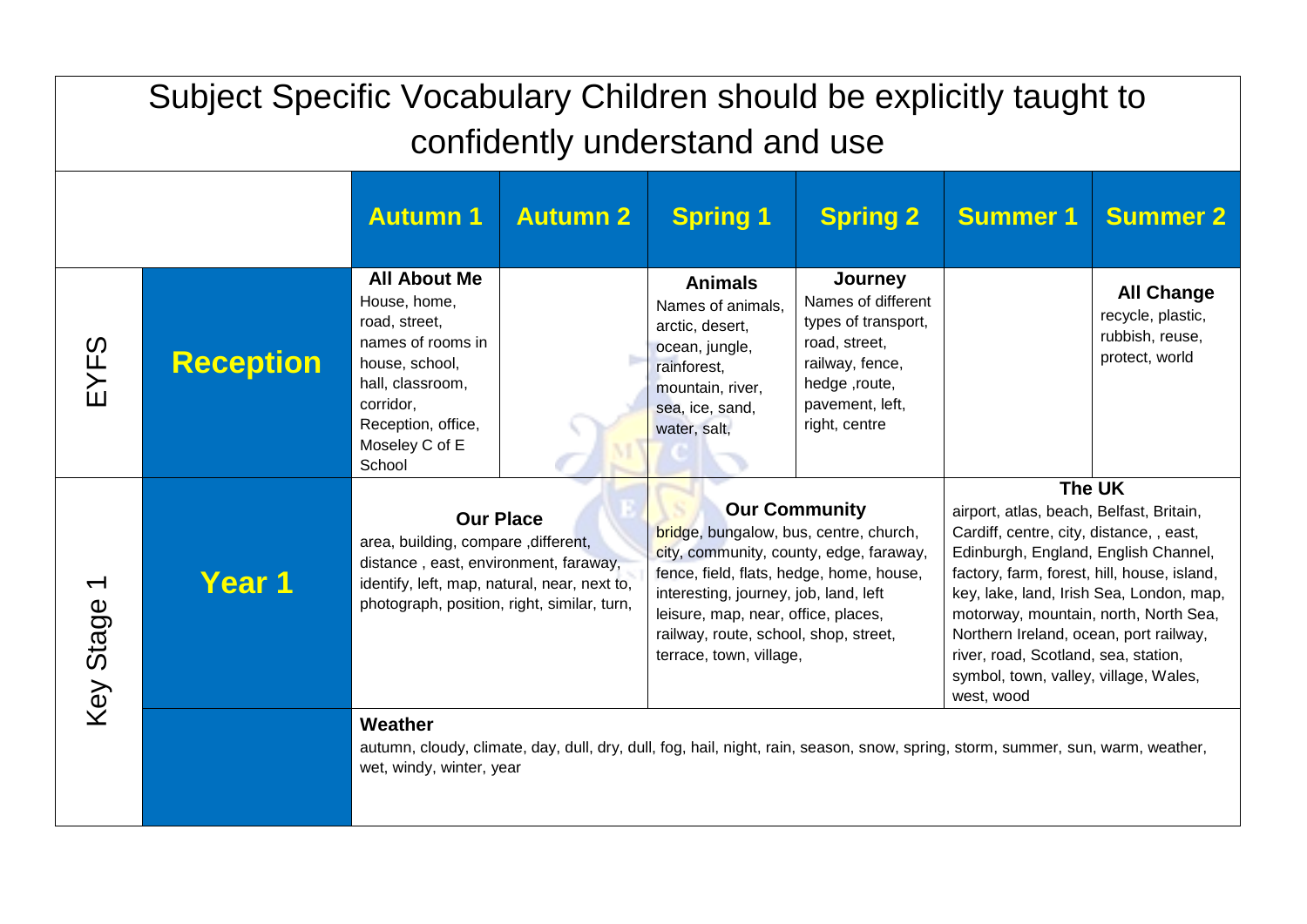|                                                 | <b>Year 2</b> | <b>Living Well on our Island</b><br>aerial view, airport, beach, Belfast,<br>bridge, Britain, building, canal, Cardiff,<br>centre, church, city, cliff, coal,<br>community, conservation, county, crops,<br>distance, east, Edinburgh, England,<br>English Channel, environment, factory,<br>farm, fishing, forest, grow, harbour,<br>holiday, hospital, house, industry, Irish<br>Sea, island, job, key, lake, land, leisure,<br>London, man-made, map, motorway,<br>mountain, natural, North Sea, Northern<br>Ireland, ocean, outskirts, pollution, port,<br>quarry, railway, resort, river, road, scale,<br>Scotland, sea, service, settlement,<br>street, symbol trade, valley, vegetation,<br>Wales, work | <b>Explorer</b><br>Arctic, Arctic Sea, east, Equator,<br>journey, north, North Pole, polar,<br>position, route, settlement, south, South<br>Pole, world | <b>Africa</b><br>animals, atlas, area, city, climate,<br>community, continent, crops, desert,<br>environment, Equator, globe, key,<br>ocean, sea, symbol, trade, tropical,<br>village, weather, world |
|-------------------------------------------------|---------------|----------------------------------------------------------------------------------------------------------------------------------------------------------------------------------------------------------------------------------------------------------------------------------------------------------------------------------------------------------------------------------------------------------------------------------------------------------------------------------------------------------------------------------------------------------------------------------------------------------------------------------------------------------------------------------------------------------------|---------------------------------------------------------------------------------------------------------------------------------------------------------|-------------------------------------------------------------------------------------------------------------------------------------------------------------------------------------------------------|
| -ower Key<br>$\boldsymbol{\mathsf{N}}$<br>Stage | <b>Year 3</b> | <b>Our Island</b><br>clay, cliff, community, fieldwork,<br>harbour, lake, landscape, mountain,<br>North East, North West, peat,<br>settlement, sketch, soil, South East,<br>South West, valley, vegetation,                                                                                                                                                                                                                                                                                                                                                                                                                                                                                                    | <b>Antarctica</b><br>compass, diagram, environment,<br>equator, landscape, latitude, longitude,<br>ocean, polar                                         | <b>The Mediterranean</b><br>cliff, climate zone, erosion, factory,<br>harbour, industry, landscape, lake,<br>mountain, political map, port, relief map,<br>weather, settlement,                       |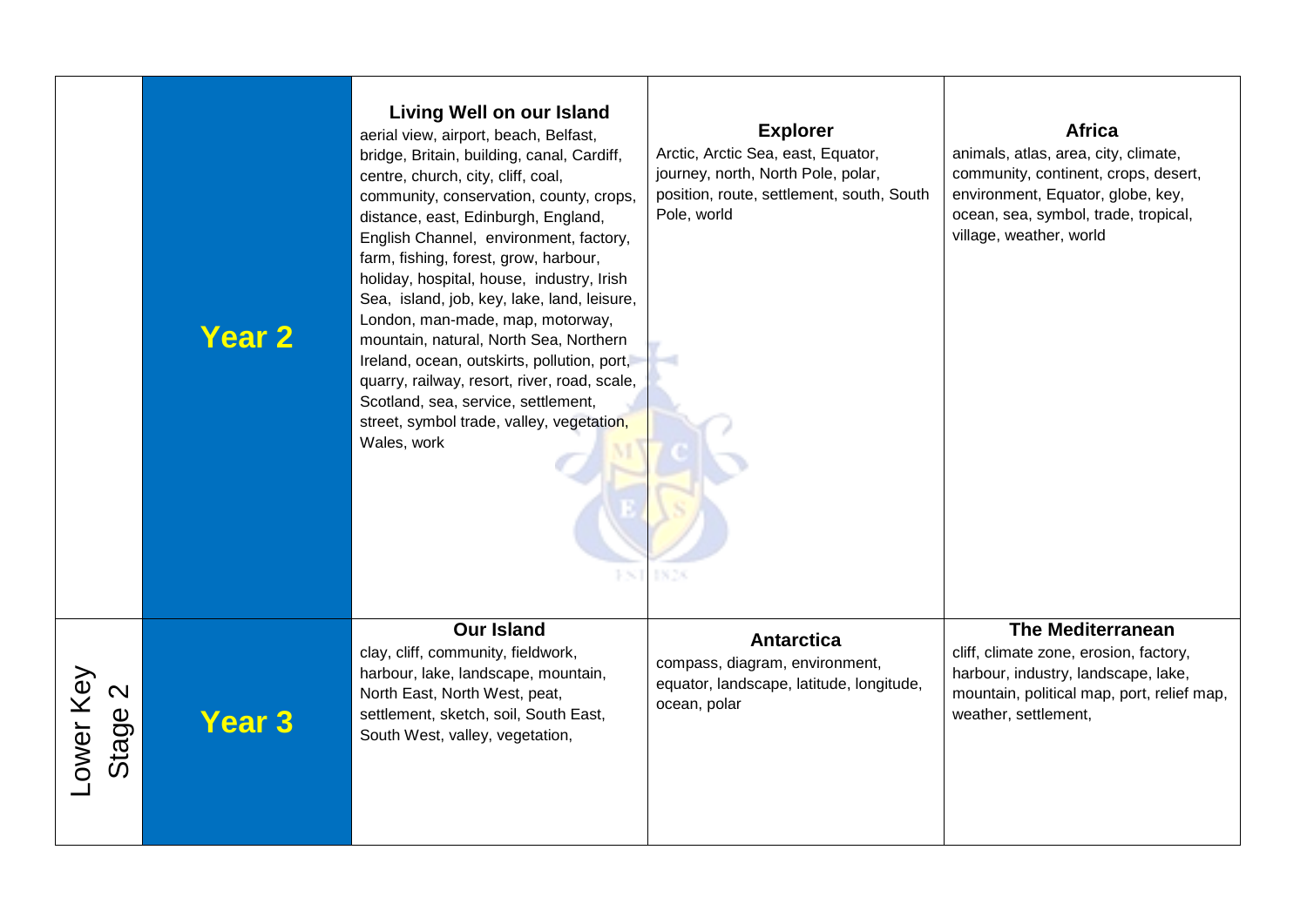|                                      | <b>Year 4</b> | <b>Our Changing Island</b><br>allotment, arable farming, coastal,<br>distance, distribution export,<br>greenhouse, hydroponics, import,<br>inland, intensive farming, mixed farming,<br>organic farming, polytunnel, productivity,<br>settlement patterns, trade, urban/rural                                                                                                                                                                                                              | <b>The Rainforest</b><br>biomes, canopy, climate zone,<br>conservation, deforestation, Equator,<br>equatorial, hemisphere, humid, height,<br>latitude, longitude, man-made materials,<br>native/indigenous, natural resources,<br>Northern Hemisphere, Southern<br>Hemisphere, sustainable, Tropic of<br>Cancer, Tropic of Capricorn, tropical,<br>warm,                                                           | <b>Rivers</b><br>Coastal, condensation, confluence,<br>contour, delta, deposition, distance,<br>evaporation, flood plain, grid reference,<br>ground water, irrigation, meander,<br>mouth, natural disaster, ox-bow lake,<br>precipitation, river, scale, satellite, sea<br>level, settlement patterns,<br>spring(water), source, transport(carry),<br>tributary, urban/rural, valley, water cycle,                                      |
|--------------------------------------|---------------|--------------------------------------------------------------------------------------------------------------------------------------------------------------------------------------------------------------------------------------------------------------------------------------------------------------------------------------------------------------------------------------------------------------------------------------------------------------------------------------------|--------------------------------------------------------------------------------------------------------------------------------------------------------------------------------------------------------------------------------------------------------------------------------------------------------------------------------------------------------------------------------------------------------------------|-----------------------------------------------------------------------------------------------------------------------------------------------------------------------------------------------------------------------------------------------------------------------------------------------------------------------------------------------------------------------------------------------------------------------------------------|
| $\mathbf{\Omega}$<br>Upper Key Stage | <b>Year 5</b> | The Ocean and Sustainability<br>Antarctic, Arctic Ocean, Atlantic Ocean,<br>biomes, climate zones, conservation,<br>coral reef Equator, estuary, export,<br>import, Indian Ocean, latitude, longitude,<br>marine, Mariana Trench, Midnight<br>((aphotic) zone, natural disaster, natural<br>resources, Pacific Ocean, pollution,<br>renewable, Southern Ocean, Sunlit<br>(euphotic) zone, surface, sustainability,<br>Tropic of Cancer, Tropic of Capricorn,<br>Twilight (disphotic) zone, | <b>Mountains, Volcanoes and</b><br><b>Earthquakes</b><br>active, ash, contour lines, dome<br>mountains, dormant, Earth's crust,<br>extinct, fold mountain, fault block<br>mountain, fault line, gas, geothermal<br>energy, grid reference, lahar, lava,<br>magma, mineral extraction, mountain<br>range, natural disaster, Pacific Ring of<br>Fire, peak, scale, tectonic plates, terrain,<br>topography, tsunami, | weathering/erosion,<br><b>Birmingham and the West</b><br><b>Midlands</b><br>canal, commerce, congestion, contour,<br>development, disperse, excursion,<br>export, features, grid reference,<br>housing, immigrant, import, industry,<br>land use, landscape, location,<br>migration, Ordnance Survey,<br>population, products, questionnaire,<br>scale, settlement, survey, symbols,<br>trade, transportation, tourism,<br>urban/rural, |